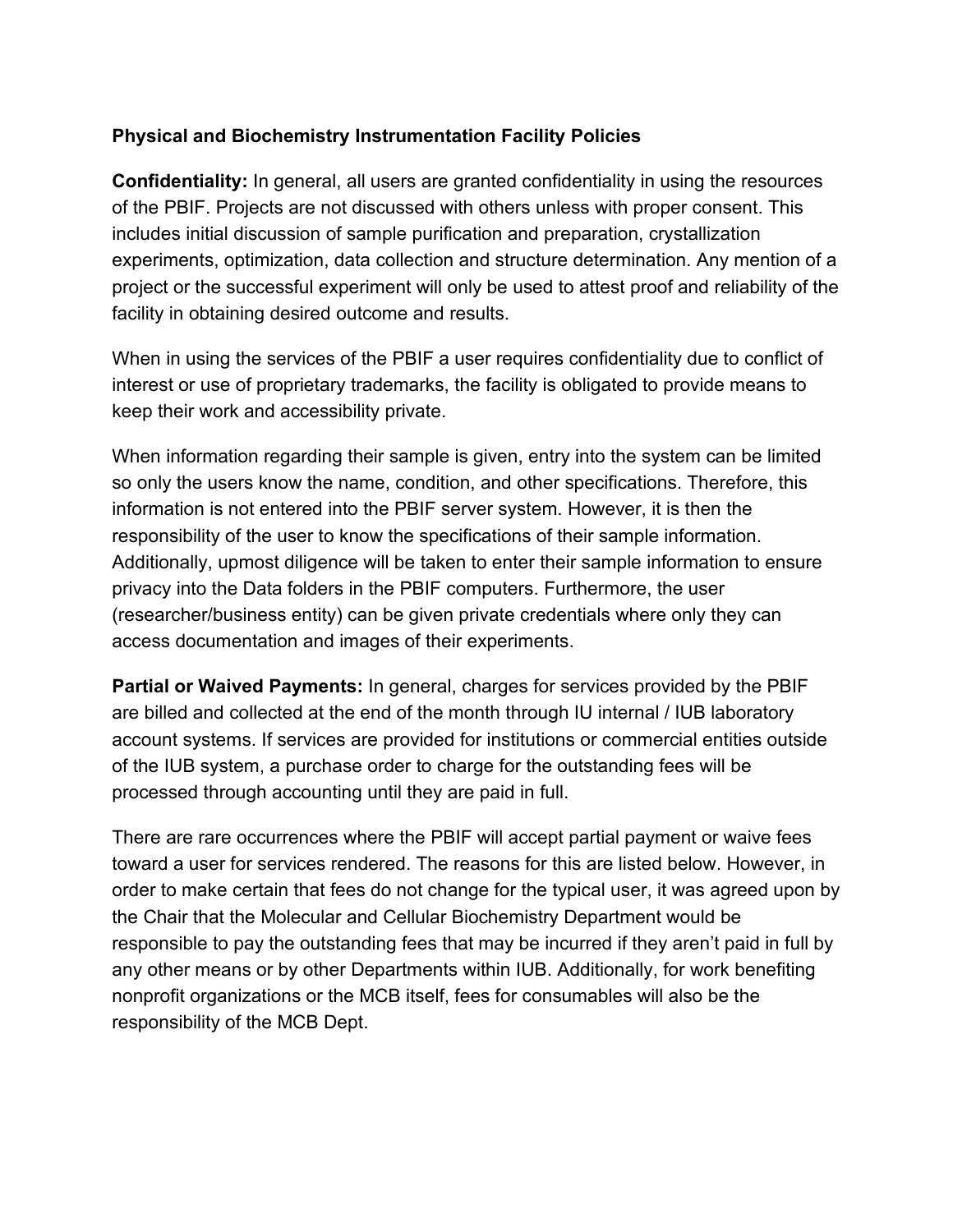*a. Alternate Fund Payment Mechanism:* The PBIF will not disallow the potential user to take advantage of the core research facility to prevent stagnation of their research program. However, full payment is expected for consumables and services that are used by that researcher/lab. The PBIF will work with those researchers to seek potential alternative sources of funding for payment if necessary. The funds may be subsidized through the researcher's affiliate department. An example is where partial payment is agreed upon contingent proof of concept that experiments are feasible. Once it is found these types of experiments are feasible and/or necessary, full compensation is expected. If by chance, the research group cannot meet the payment expectation it is the responsibility of their affiliate Department (Biology, Biochemistry, Chemistry) of IUB to pay the outstanding balance.

*b. Goods for Service:* The researcher, laboratory, or affiliate research group can offer payment in the form of exchange of "goods" for services rendered. This agreement is for the provision of consumables of equal or greater value to the PBIF that can be used by the facility for other Users. These provisions can be: commercial kits, reagents or other useful consumables.

**Prioritization of Work:** Services provided to agreeing on a date in which they will provide samples in order to perform the experiments.

However, there are exceptions where a user's sample can be prioritized over others. These include:

- Time sensitive material
- Temporal degradation of samples
- Essential data for submission of grant / manuscript
- Collaborators require data in a time dependent manner

**Publication and Authorship:** Following the guidelines of the IU research community, co-authorship should be warranted in the following cases:

(1) data are critical to the scientific argument made in the publication and the facility staff is integral to interpreting those data

(2) Substantial, non-routine effort is required of the facility staff to generate data cited in the publication